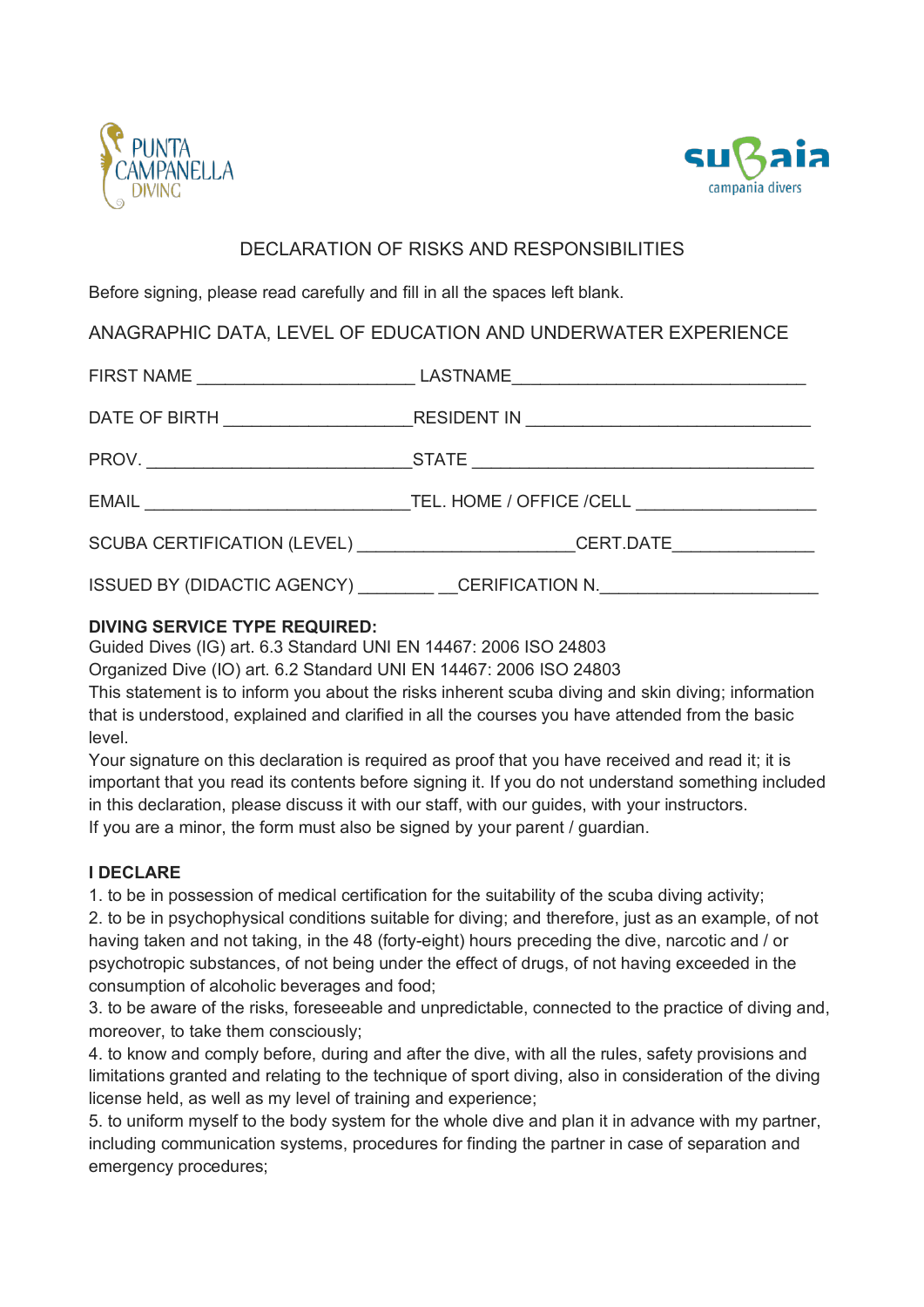6. to observe and comply with national or area laws such as, for example, ordinances of the Coast Guard, Regulations of Marine Protected Areas and in general the instructions given by the personnel responsible for the boat and the Guides in charge.

7. in the case of recreational dives, carry out all dives within the limits set by the safety curve, whether you use a dive computer or use traditional dive tables;

8. in the case of equipment owned by me, to carry out all the dives with suitable equipment and equipment and in perfect state of efficiency and maintenance.

9. not to practice any type of fishing during the dive, nor to pick up marine objects or organisms. 10. to have a sound signaling device, a footboard or an inflatable surface ball; in night dives or in

conditions of poor visibility, to be equipped with at least one battery and a strobe light 11. to authorize the professionals of SEALAND ADVENTURE srl to administer pure oxygen where

they deem it necessary.

## **MEDICAL DECLARATION / COVID-19 - MEDICAL QUESTIONNAIRE FOR DIVERS**

The purpose of this medical questionnaire is to apply what is suitable for diving. Answer with a YES or NO. If you are unsure, answer YES. An affirmative answer indicates a probable condition that could affect your diving safety. If one or more points of view are indicated below, a specialist in diving medicine is required before participating in diving activities.

In the 40 days preceding the compilation of this medical questionnaire:

1. ARE YOU POSITIVE OR POSSIBLY POSITIVE RESULT AT COVID 19 (NEW CORONAVIRUS OR SARS-COV2) OR HAVE YOU BEEN IDENTIFIED AS A POTENTIAL CARRIER OF CORONAVIRUS?

YES<sup>NO</sup>NO

2. DID YOU HAVE COMMON SYMPTOMS ASSOCIATED WITH COVID-19? (FEVER; COUGH; FATIGUE OR MUSCULAR PAIN; RESPIRATORY DIFFICULTIES; SORE THROAT; PULMONARY INFECTIONS; HEADACHE; LOSS OF TASTE; DIARRHEA)?

YES<sup>NO</sup>

3. HAVE YOU VISITED PLACES WHICH ARE DECLARED AS DANGEROUS AND / OR AT THE RISK OF INFECTION FROM COVID-19 BY THE COMPETENT HEALTH OR LEGISLATIVE AUTHORITIES?

YES<sup>NO</sup>

4. HAVE YOU BEEN IN DIRECT CONTACT OR IN IMMEDIATE VICINITY OF PEOPLE THAT HAVE BEEN POSITIVE OR POSSIBLY POSITIVE TO COVID-19? YES<sup>NO</sup>NO

The information I have provided on my medical history is accurate to the best of my knowledge. I accept that any omission in communicating details relating to my current or past health condition falls under my responsibility.

I also agree to inform SEALAND ADVENTURE SRL regarding any symptoms you may experience even after completing this declaration and / or after coming into contact with someone who has tested positive for COVID-19 after signing this declaration. Full name **Date** 

Signature \_\_\_\_\_\_\_\_\_\_\_\_\_\_\_\_